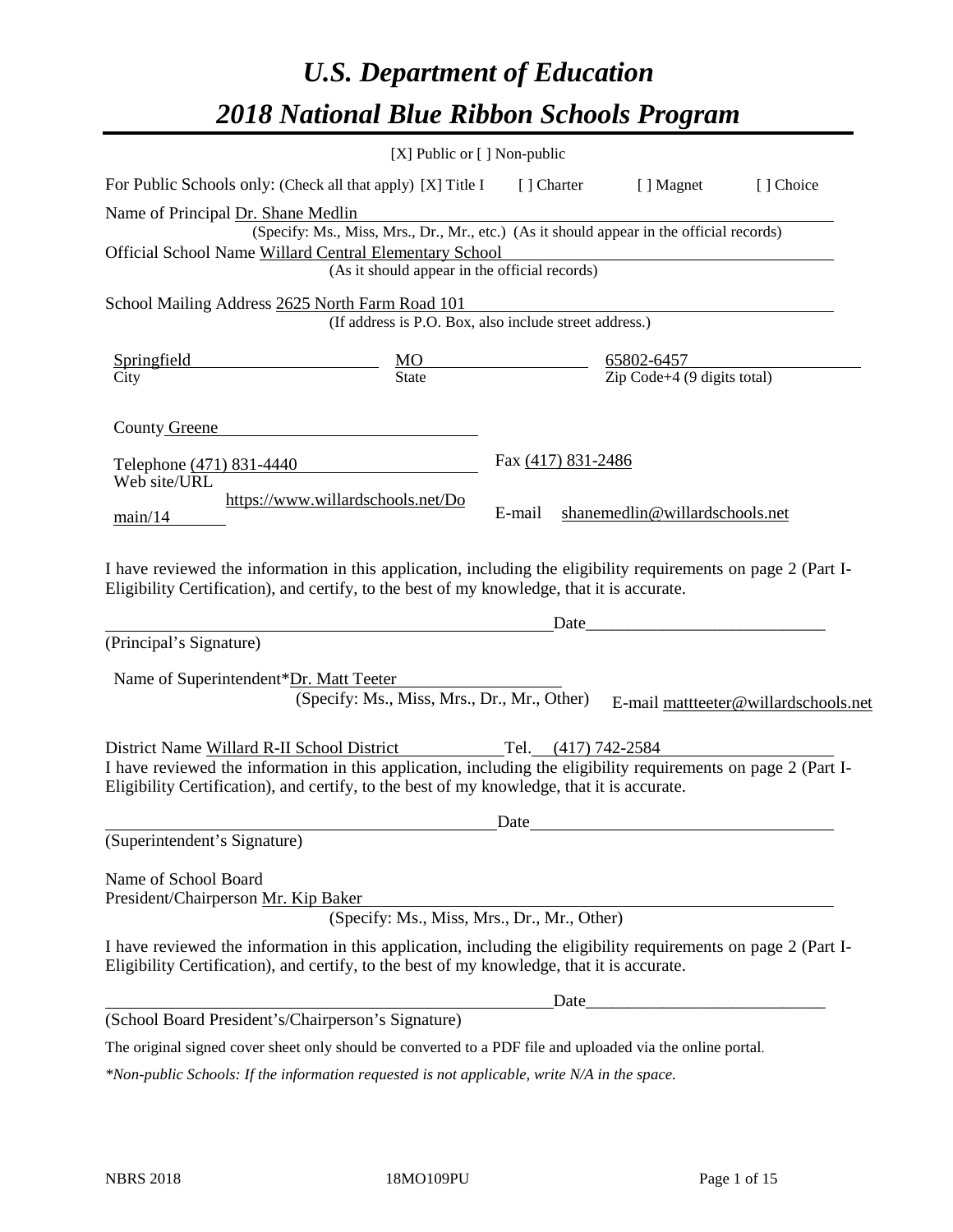The signatures on the first page of this application (cover page) certify that each of the statements below, concerning the school's eligibility and compliance with U.S. Department of Education and National Blue Ribbon Schools requirements, are true and correct.

- 1. The school configuration includes one or more of grades K-12. (Schools on the same campus with one principal, even a K-12 school, must apply as an entire school.)
- 2. All nominated public schools must meet the state's performance targets in reading (or English language arts) and mathematics and other academic indicators (i.e., attendance rate and graduation rate), for the all students group and all subgroups, including having participation rates of at least 95 percent using the most recent accountability results available for nomination.
- 3. To meet final eligibility, all nominated public schools must be certified by states prior to September 2018 in order to meet all eligibility requirements. Any status appeals must be resolved at least two weeks before the awards ceremony for the school to receive the award.
- 4. If the school includes grades 7 or higher, the school must have foreign language as a part of its curriculum.
- 5. The school has been in existence for five full years, that is, from at least September 2012 and each tested grade must have been part of the school for the past three years.
- 6. The nominated school has not received the National Blue Ribbon Schools award in the past five years: 2013, 2014, 2015, 2016, or 2017.
- 7. The nominated school has no history of testing irregularities, nor have charges of irregularities been brought against the school at the time of nomination. The U.S. Department of Education reserves the right to disqualify a school's application and/or rescind a school's award if irregularities are later discovered and proven by the state.
- 8. The nominated school has not been identified by the state as "persistently dangerous" within the last two years.
- 9. The nominated school or district is not refusing Office of Civil Rights (OCR) access to information necessary to investigate a civil rights complaint or to conduct a district-wide compliance review.
- 10. The OCR has not issued a violation letter of findings to the school district concluding that the nominated school or the district as a whole has violated one or more of the civil rights statutes. A violation letter of findings will not be considered outstanding if OCR has accepted a corrective action plan from the district to remedy the violation.
- 11. The U.S. Department of Justice does not have a pending suit alleging that the nominated school or the school district as a whole has violated one or more of the civil rights statutes or the Constitution's equal protection clause.
- 12. There are no findings of violations of the Individuals with Disabilities Education Act in a U.S. Department of Education monitoring report that apply to the school or school district in question; or if there are such findings, the state or district has corrected, or agreed to correct, the findings.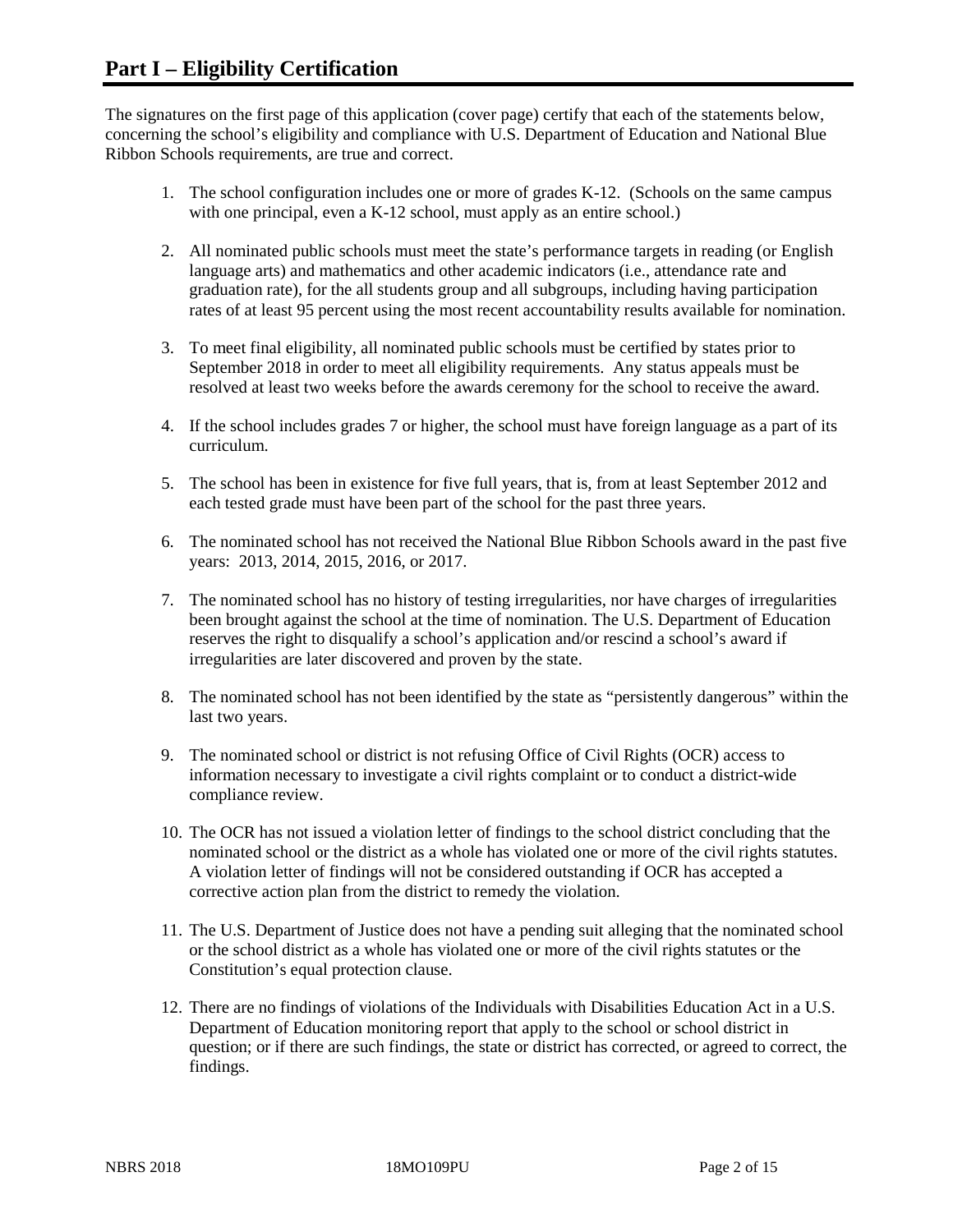#### **Data should be provided for the most recent school year (2017-2018) unless otherwise stated.**

#### **DISTRICT**

1. Number of schools in the district  $\frac{5}{2}$  Elementary schools (includes K-8) (per district designation): 2 Middle/Junior high schools 1 High schools 0 K-12 schools

8 TOTAL

**SCHOOL** (To be completed by all schools)

2. Category that best describes the area where the school is located:

[] Urban or large central city

[ ] Suburban

[X] Rural or small city/town

3. Number of students as of October 1, 2017 enrolled at each grade level or its equivalent in applying school:

| Grade                           | # of         | # of Females | <b>Grade Total</b> |
|---------------------------------|--------------|--------------|--------------------|
|                                 | <b>Males</b> |              |                    |
| <b>PreK</b>                     | 0            | 0            | 0                  |
| K                               | 32           | 34           | 66                 |
| $\mathbf{1}$                    | 49           | 32           | 81                 |
| 2                               | 40           | 29           | 69                 |
| 3                               | 38           | 36           | 74                 |
| 4                               | 43           | 41           | 84                 |
| 5                               | 0            | 0            | 0                  |
| 6                               | 0            | 0            | 0                  |
| 7                               | 0            | 0            | 0                  |
| 8                               | 0            | 0            | 0                  |
| 9                               | 0            | 0            | 0                  |
| 10                              | 0            | 0            | 0                  |
| 11                              | 0            | 0            | 0                  |
| 12 or higher                    | 0            | 0            | 0                  |
| <b>Total</b><br><b>Students</b> | 202          | 172          | 374                |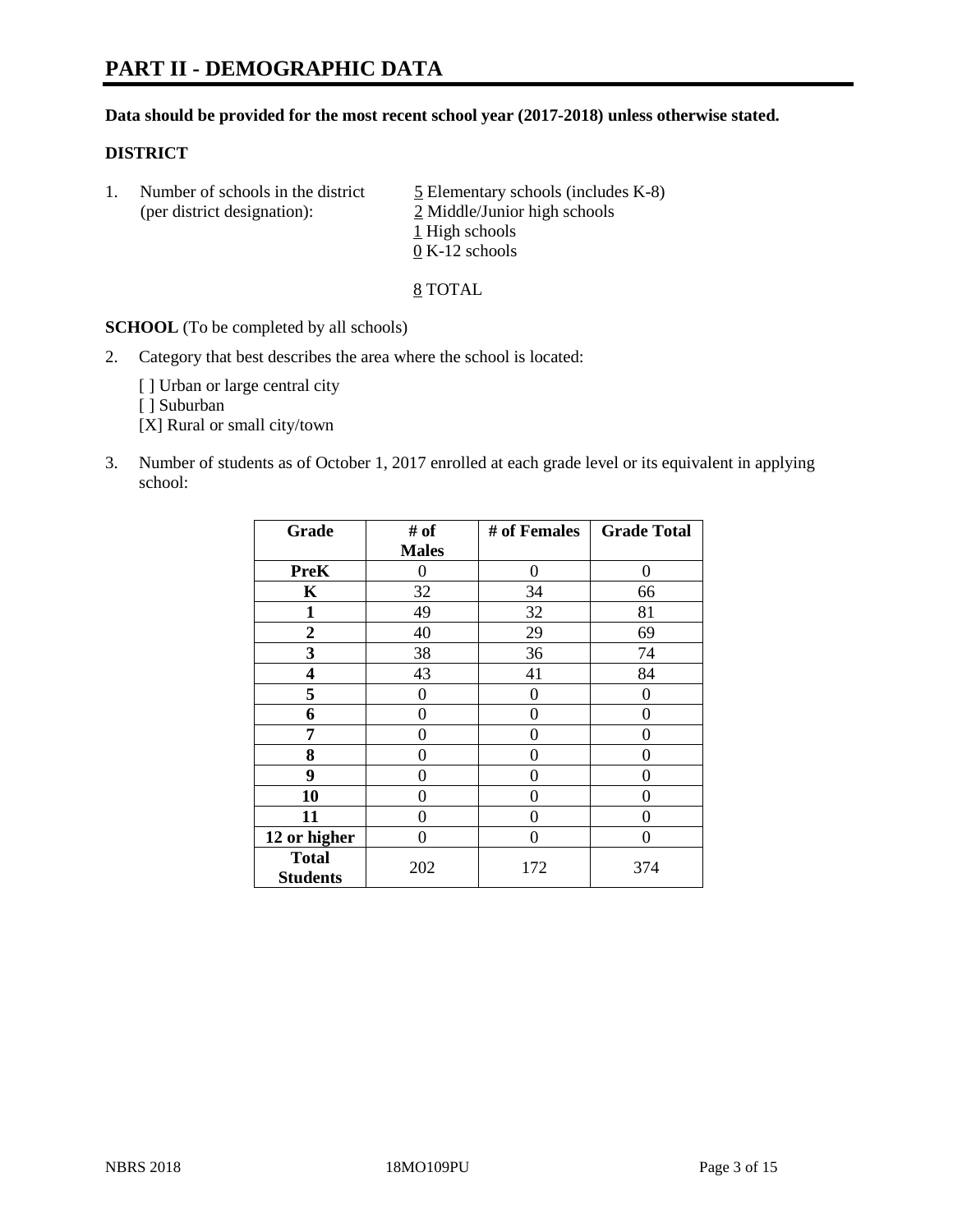the school: 0 % Asian

4. Racial/ethnic composition of  $\qquad 0\%$  American Indian or Alaska Native 1 % Black or African American 4 % Hispanic or Latino 0 % Native Hawaiian or Other Pacific Islander 92 % White 3 % Two or more races **100 % Total**

(Only these seven standard categories should be used to report the racial/ethnic composition of your school. The Final Guidance on Maintaining, Collecting, and Reporting Racial and Ethnic Data to the U.S. Department of Education published in the October 19, 2007 *Federal Register* provides definitions for each of the seven categories.)

5. Student turnover, or mobility rate, during the 2016 – 2017 school year: 15%

If the mobility rate is above 15%, please explain.

Our school averages a class size of students transferring in and out of the school each year. We have several mobile home areas and a large apartment complex that results in renters moving locations.

This rate should be calculated using the grid below. The answer to (6) is the mobility rate.

| <b>Steps For Determining Mobility Rate</b>         | Answer |  |
|----------------------------------------------------|--------|--|
| $(1)$ Number of students who transferred to        |        |  |
| the school after October 1, 2016 until the         | 28     |  |
| end of the 2016-2017 school year                   |        |  |
| (2) Number of students who transferred             |        |  |
| <i>from</i> the school after October 1, 2016 until | 24     |  |
| the end of the 2016-2017 school year               |        |  |
| (3) Total of all transferred students [sum of      | 52     |  |
| rows $(1)$ and $(2)$ ]                             |        |  |
| (4) Total number of students in the school as      | 345    |  |
| of October 1, 2016                                 |        |  |
| $(5)$ Total transferred students in row $(3)$      |        |  |
| divided by total students in row (4)               | 0.15   |  |
| $(6)$ Amount in row $(5)$ multiplied by 100        | 15     |  |

6. English Language Learners (ELL) in the school: 5 %

19 Total number ELL

Specify each non-English language represented in the school (separate languages by commas): Spanish, Romanian, Ukrainian

7. Students eligible for free/reduced-priced meals: 52 % Total number students who qualify: 194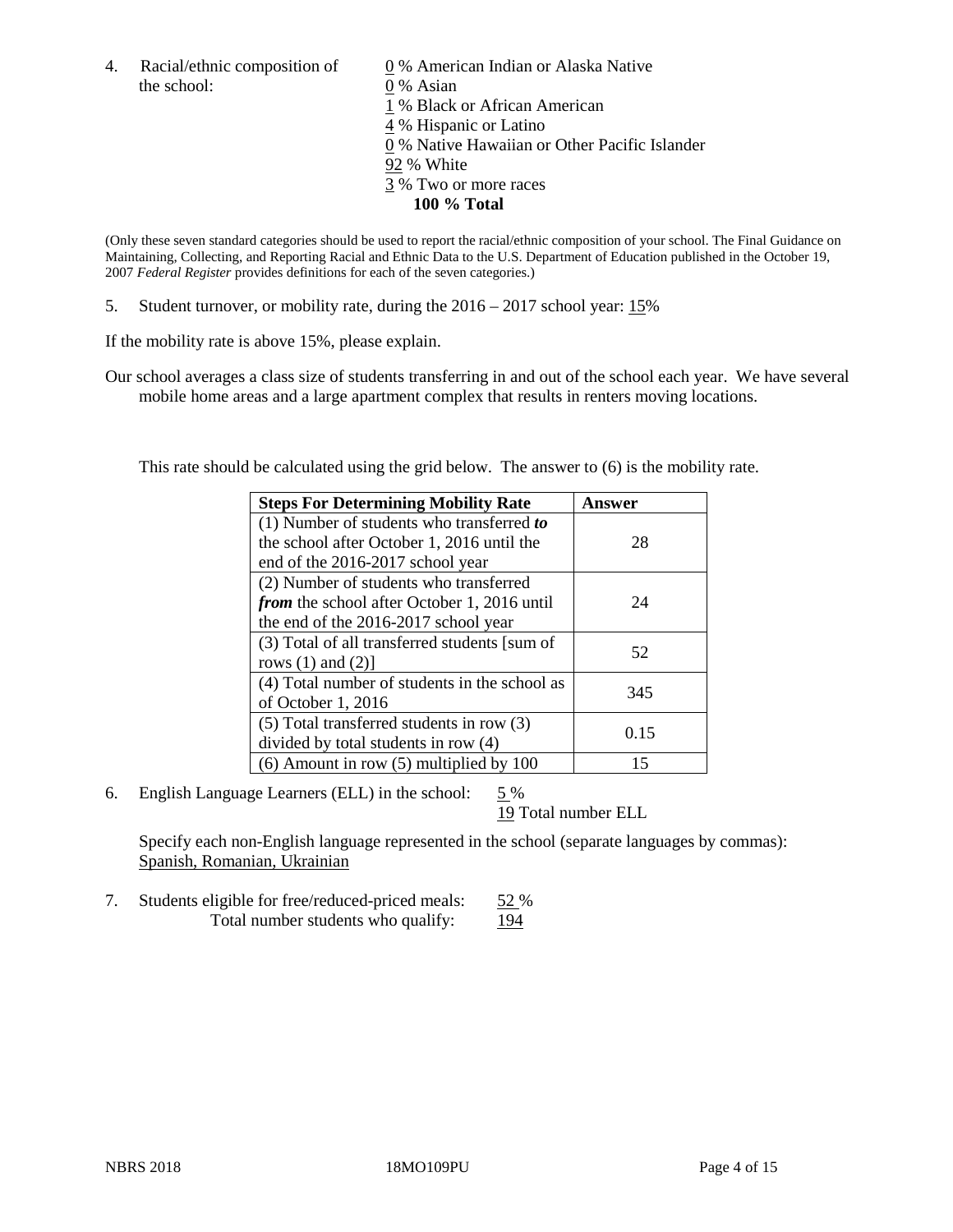97 Total number of students served

Indicate below the number of students with disabilities according to conditions designated in the Individuals with Disabilities Education Act. Do not add additional conditions. It is possible that students may be classified in more than one condition.

| 3 Autism                  | 2 Multiple Disabilities                 |
|---------------------------|-----------------------------------------|
| 0 Deafness                | 0 Orthopedic Impairment                 |
| 0 Deaf-Blindness          | 0 Other Health Impaired                 |
| 0 Developmentally Delayed | 5 Specific Learning Disability          |
| 0 Emotional Disturbance   | 70 Speech or Language Impairment        |
| 0 Hearing Impairment      | 0 Traumatic Brain Injury                |
| 8 Intellectual Disability | 0 Visual Impairment Including Blindness |

- 9. Number of years the principal has been in her/his position at this school:  $12$
- 10. Use Full-Time Equivalents (FTEs), rounded to nearest whole numeral, to indicate the number of school staff in each of the categories below:

|                                                                                                                                                                                                                                | <b>Number of Staff</b> |
|--------------------------------------------------------------------------------------------------------------------------------------------------------------------------------------------------------------------------------|------------------------|
| Administrators                                                                                                                                                                                                                 |                        |
| Classroom teachers including those<br>teaching high school specialty<br>subjects, e.g., third grade teacher,<br>history teacher, algebra teacher.                                                                              | 18                     |
| Resource teachers/specialists/coaches<br>e.g., reading specialist, science coach,<br>special education teacher, technology<br>specialist, art teacher, etc.                                                                    | 13                     |
| Paraprofessionals under the<br>supervision of a professional<br>supporting single, group, or classroom<br>students.                                                                                                            | 8                      |
| Student support personnel<br>e.g., guidance counselors, behavior<br>interventionists, mental/physical<br>health service providers,<br>psychologists, family engagement<br>liaisons, career/college attainment<br>coaches, etc. | 1                      |

11. Average student-classroom teacher ratio, that is, the number of students in the school divided by the FTE of classroom teachers, e.g.,  $22:1$  21:1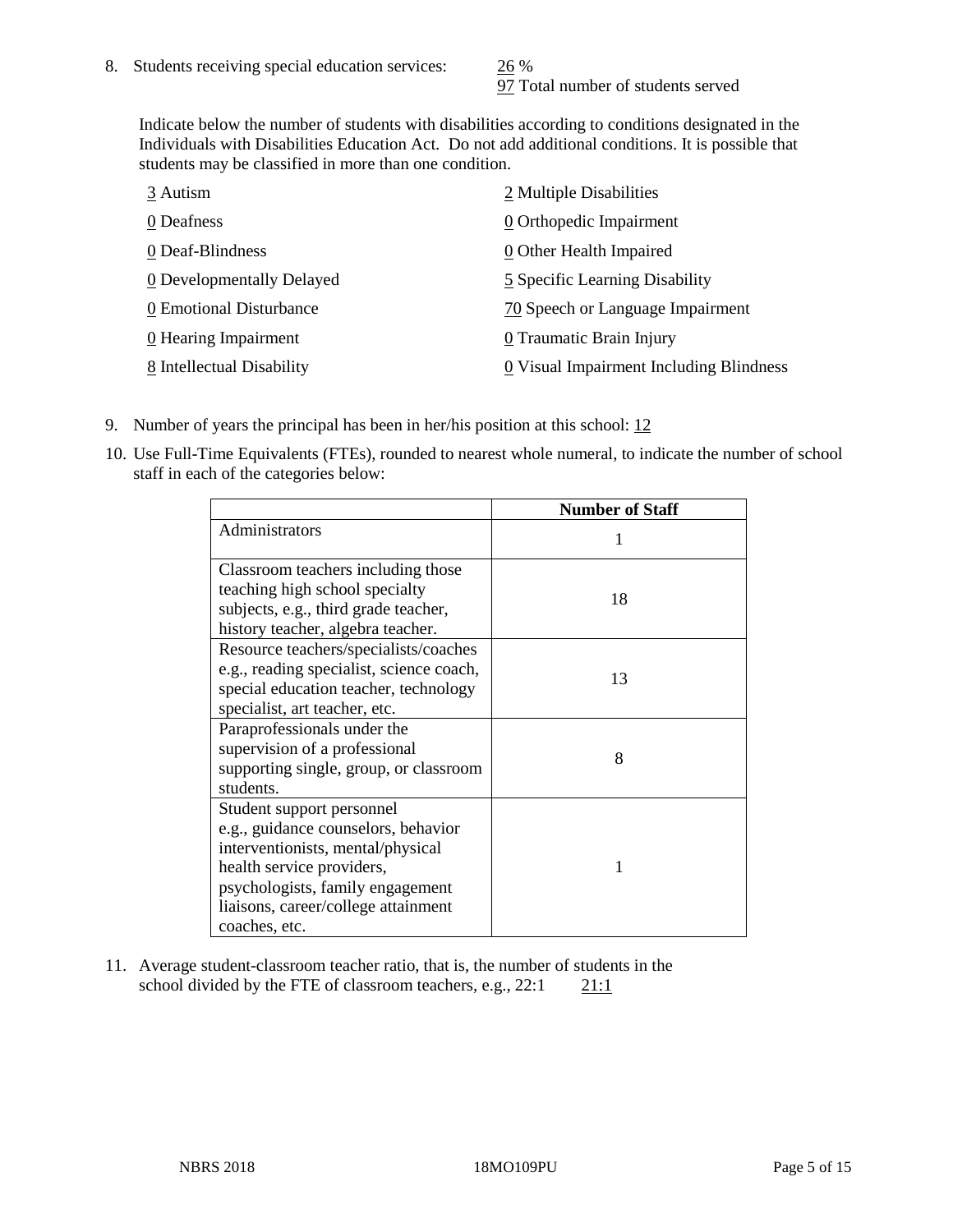12. Show daily student attendance rates. Only high schools need to supply yearly graduation rates.

| <b>Required Information</b> | 2016-2017 | 2015-2016 | 2014-2015 | 2013-2014 | 2012-2013 |
|-----------------------------|-----------|-----------|-----------|-----------|-----------|
| Daily student attendance    | 96%       | 96%       | 96%       | 9%        | 0%        |
| High school graduation rate | 0%        | 0%        | 0%        | 9%        | 0%        |

#### 13. **For high schools only, that is, schools ending in grade 12 or higher.**

Show percentages to indicate the post-secondary status of students who graduated in Spring 2017.

| <b>Post-Secondary Status</b>                  |                |
|-----------------------------------------------|----------------|
| Graduating class size                         |                |
| Enrolled in a 4-year college or university    | 0%             |
| Enrolled in a community college               | 0%             |
| Enrolled in career/technical training program | 0%             |
| Found employment                              | 0%             |
| Joined the military or other public service   | 0%             |
| Other                                         | $\frac{10}{6}$ |

14. Indicate whether your school has previously received a National Blue Ribbon Schools award. Yes No X

If yes, select the year in which your school received the award.

15. In a couple of sentences, provide the school's mission or vision statement.

Together we are learning, leading, leaving a legacy.

16. **For public schools only**, if the school is a magnet, charter, or choice school, explain how students are chosen to attend.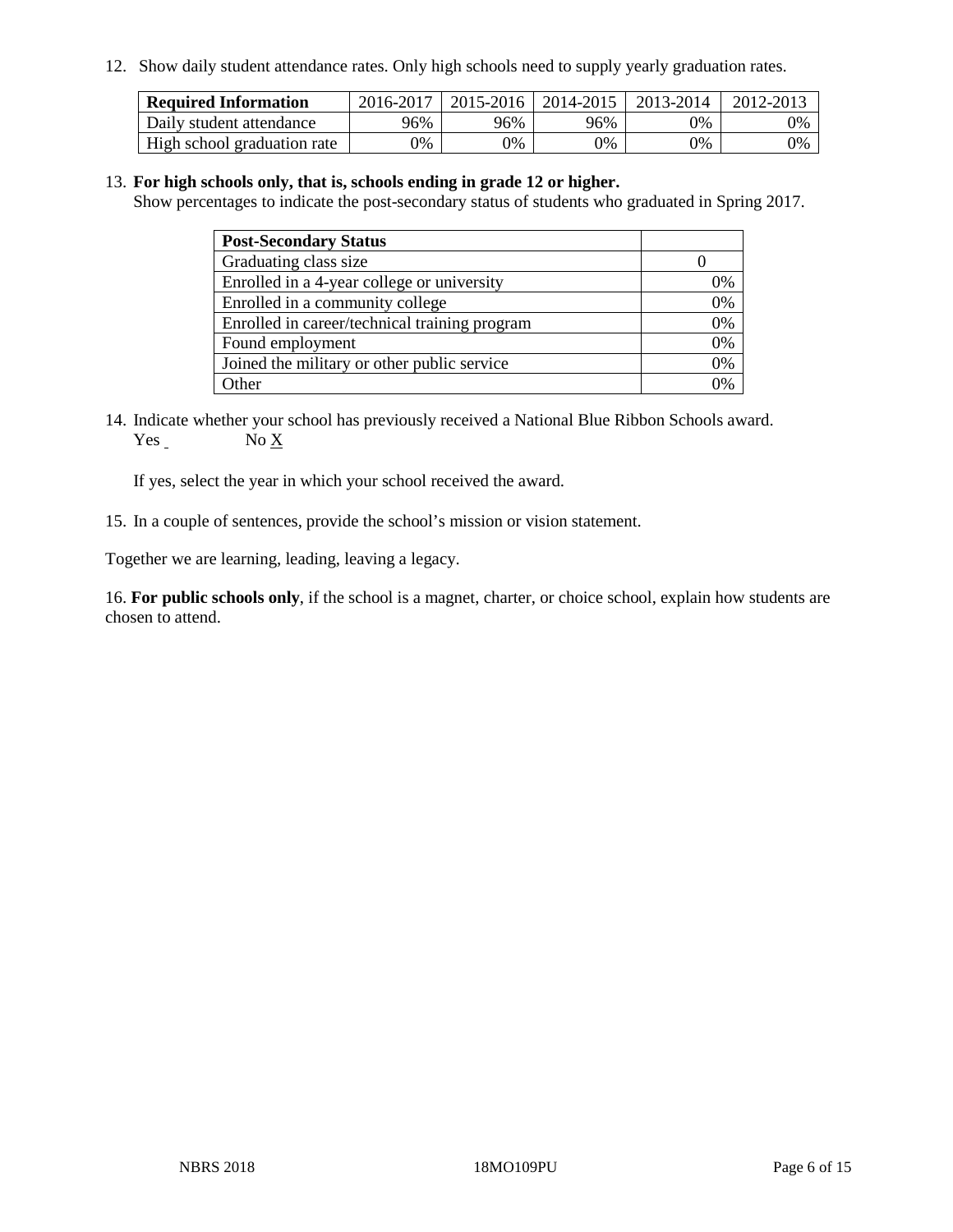# **PART III – SUMMARY**

Located halfway between Springfield and Willard in Southwest Missouri, Willard Central Elementary serves the unique combination of small town and mid-sized city. Opened in 1996 to support a growing community while maintaining the district's philosophy of creating neighborhood school campuses, Willard Central is located between Willard North and Willard South Elementary Schools. While the school initially served students in kindergarten through fifth grade, the opening of the Willard Intermediate School in 2006 changed the school setting to serve students through fourth grade. In 2011, a new elementary school was opened redrawing the district boundary lines with nearly 75% of the student body being new to Central. Currently, the school serves approximately 385 students. It is a Title I school with half of the student population qualifying for Free or Reduced Lunch services with 92% of the student body identifying as white. While student mobility has fluctuated in the past, the current mobility rate hovers around 15% with an average student-classroom teacher ratio of 21:1.

For the past 14 years, Willard Central has started each day with Community Time. This student-led assembly celebrates student and teacher successes while offering a shared experience for all-school learning and ways to connect as a school family and community. In addition to Community Time, the school family also looks forward to monthly Terrific Tiger Celebrations where students' efforts towards their individual, class and school wide goals are recognized and honored. Another cherished Central tradition is the All-School Family Book Club. For the past 11 years, the school has provided a chapter book for all families and staff members to read together. Upon completing the book, the school hosts a Family Reading Night with activities inspired from the story. The second grade restaurant, an award-winning interdisciplinary unit allows students to apply for a loan, interview for positions and then open a business hosting and serving lunch to family and friends is another tradition students look forward too. A more recent tradition and rite of passage established over the past four years has been the fourth grade etiquette training and celebration banquet. This culminating event allows students to put their manners into action while recognizing their time and growth over their past five years at Central at a local reception venue. As a Leader in Me School, the Willard Central Team has also started hosting yearly leadership days to spotlight student leadership and goal setting efforts in the school. To date nearly 120 different school teams have visited the school to see this model in action. These activities and strategies evidence some of the ways Willard Central encourages and challenges all students to develop and display their full potential.

Over the past 22 years, the school has enjoyed several milestones. In 1999 Willard Central became an Accelerated School. In 2015 they embarked on the Leader in Me process. Currently, the school has completed their readiness check and anticipate achieving Lighthouse School status for fidelity to this schoolwide leadership model in the spring of 2018. Other school achievements include the Leavy Award for Private Enterprise in Education through The Freedoms Foundation at Valley Forge in 2012 for the second grade restaurant and our principal being named the 2018 Southwest Missouri Distinguished Principal for the Missouri Association of Elementary Principals.

School culture has been a focal point for Willard Central for more than a decade. This focus led to the implementation of the Leader in Me process. Through this process, the school's efforts targeted the areas of leadership for all, aligning academics and creating culture. All students and staff members of Willard Central serve in a leadership role in the school. Staff members are empowered to share in the leadership and direction of the school. From public speaking to grounds and landscaping teams, students apply for leadership roles throughout the school to grow and serve in areas of interest. Students also take ownership over their learning through the goal setting process tracking individual, class, grade level and school wide goals. From academic goals to personal goals around fitness or learning to tie their shoes, students from kindergarten to fourth grade identify strategies and monitor their progress toward reaching their goals. This ownership of learning and being a leader in their own school has created a unique culture of respect and trust focused on growing the whole child.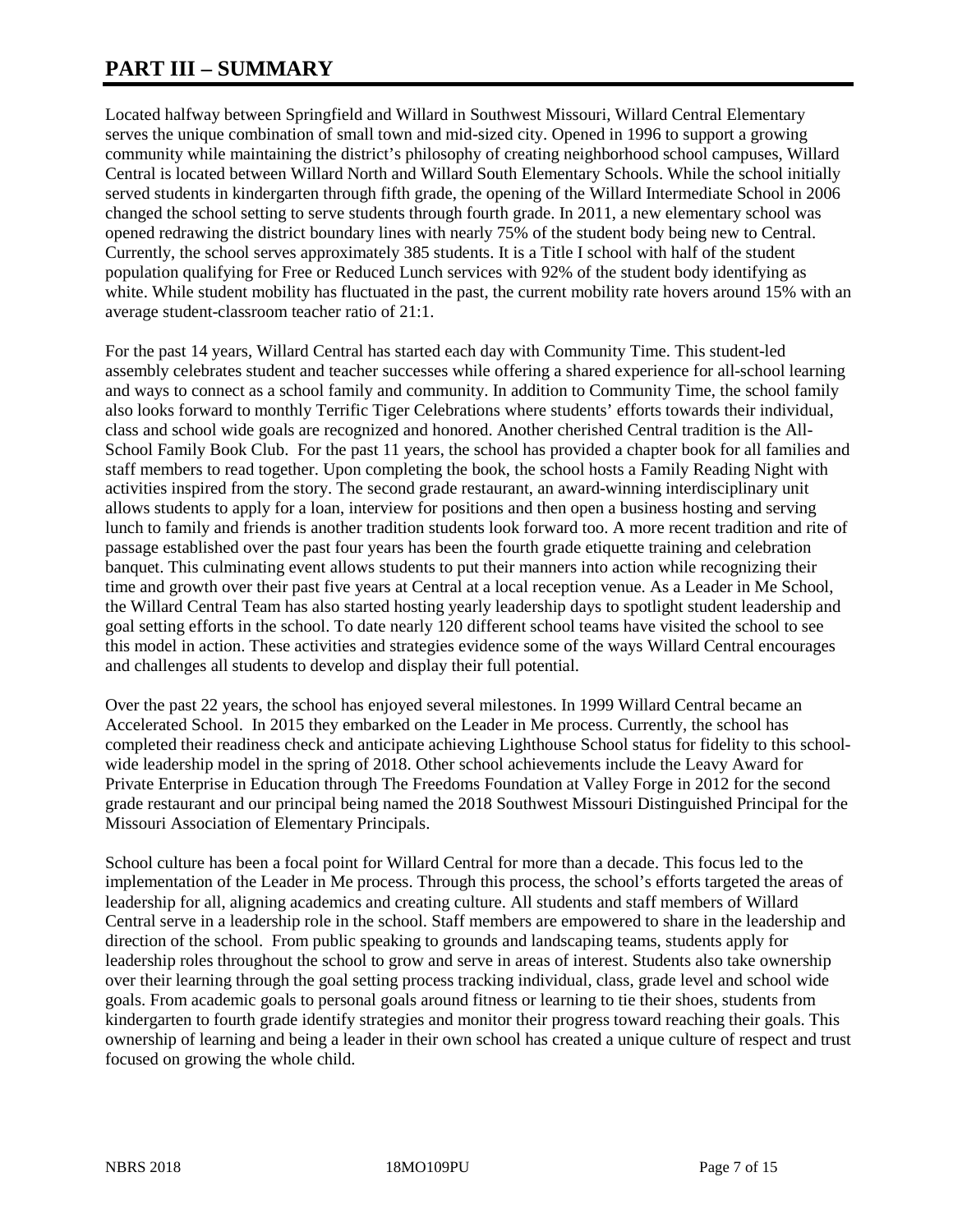# **1. Core Curriculum:**

Willard Central Elementary utilizes the Lucy Calkins' Units of Study for Reading and Writing as the backbone of our ELA curriculum. This resource provides spiraling and consistency throughout the grade levels aligned to the district-set scope and sequence for these units. Additionally, Central teachers also integrate other best practice curriculum resources and structures such as Words Their Way, reading and writing workshop models, guided reading and writing, Fountas and Pinnell Word Study and the Daily 5 structure to best support and differentiate for learners while addressing the learning standards. This integration of a variety of best practice and research-based resources and structures ensures learners are following a progression of reading and writing acquisition. Our core curriculum provides each student in our school the skills they need to develop phonemic awareness, their knowledge of phonics, fluency, vocabulary and comprehension. These foundational skills are the building blocks to a comprehensive reading and writing program. Students are taught these foundational skills at a developmentally appropriate grade level with the goal in mind that each builds upon the one before. This is done through guided reading, guided writing, shared reading, shared writing and a balanced mix of whole group and small group word study instruction to support each student at their independent level of learning.

Willard Central utilizes the enVision Math 2.0 series to teach the Missouri Learning Standards. This curricular resource was adopted by the district two years ago because of the conceptual approach to teaching and learning mathematics. The program's scope and sequence allow for coherence, rigor and fluency throughout. Through the structure of Daily 3 Math, teachers provide choice, as well as time to guide small group instruction to meet the diverse needs of learners. As a school we believe the foundational skills required for math are learning that math requires precision and mathematical reasoning. Students acquire foundational skills for math through each of these five building blocks to mathematics; numbers, place value system, whole number operations, fractions and decimals and problems solving. The curriculum at our school follows these building blocks as well as allows for us to integrate important skills such as math talk into our instruction. Math talk strategies allow students to develop a deeper understanding of foundational skills and gives students the opportunity to hear other voices and ideas within the classroom.

Recently, Willard Central teachers have begun the process of bundling the new Science Missouri Learning Standards into units focused on the shift in instruction with the Science and Engineering Practices and Cross-Cutting Concepts within the 3-Dimensional Model. Integration of science instruction into reading, writing and math units is a focus of this work. Grade level teachers are developing units and lessons based on the 5E Lesson Plan model to engage students in these instructional shifts. Foundational skills for science are acquired through six basic science skills: observation, communication, classification, measurement, inference, prediction. Students in younger grades tend to focus more on observation and communication while older students may tend to focus more on inference and prediction. Science activities and investigations are open-ended and explorative requiring students to be curious, creative, ask questions and problem solve. The Science and Engineering Practices give students in every grade level the opportunity to problem solve real world situations by using the strategies, skills and tools that are developmentally appropriate.

The Willard School District is beginning the transition to the new Missouri Learning Standards for Social Studies by utilizing the Crosswalk document to start planning for shifts. Currently, Willard Central teachers develop unit and lesson plans utilizing literature and technology resources to integrate content whenever possible. An example of this would be second grade students creating a public service announcement video for the rest of the school explaining the meaning of The Pledge of Allegiance. As a Leader in Me School, focus is given to developing the whole child and the school is devoted to making sure each student's social, emotional and educational needs are being met. The 7 Habits of Happy Kids and the language of the highly effective practices are integrated in lesson planning for every content area. This approach of student learning lends itself to looking outside of the school building and into the community to learn more on becoming a productive member of the community. Students are equipped to find their voice serving as leaders within and beyond the walls of the school.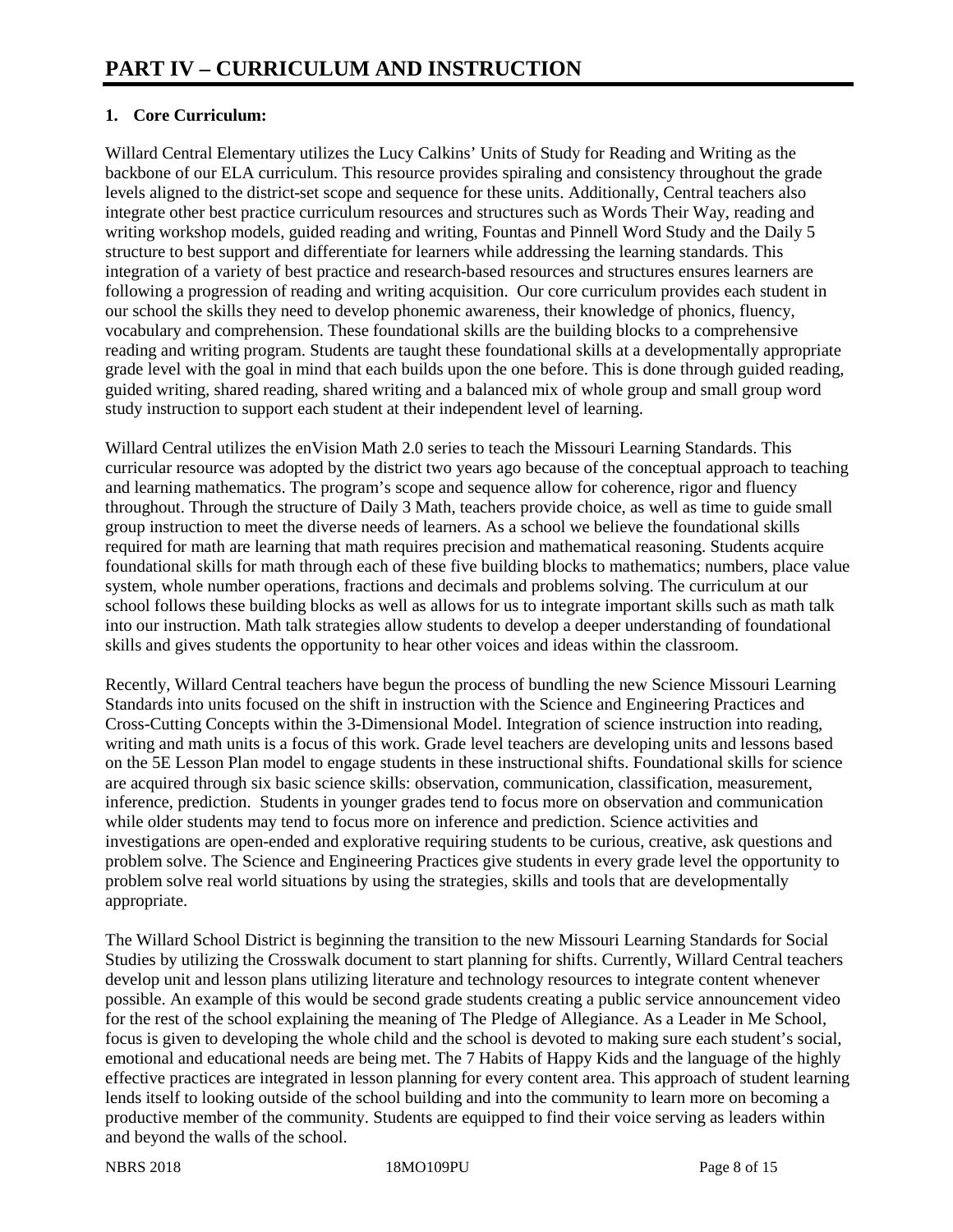#### **2. Other Curriculum Areas:**

As a Leader in Me School, students are also able to expand their skills and interests by serving on leadership teams around these curricular areas. Leading songs for the entire school body at the daily assembly, painting school murals, leading student work-outs at recess, serving as reading buddies across the grade levels and working on the school's yearbook are just a few ways students practically apply learned skills while serving as leaders in the school. All students attend a special area 50 minute class one time per week in physical education, library, art, music and technology.

Over the past decade, the physical education program has been designed to meet physical education learning standards and to use the student's body to support the brain's development for learning. A resource utilized in physical education lesson planning is Ready Bodies, Learning Minds: Cultivating the Complete Child by Athena Oden. The K-1st grade curriculum emphasizes creating opportunities for students to engage their bodies in crossing the midline, various patterned movements, vestibular stimulation, engaging all four quadrants of the body simultaneously combined with building core and upper body strength to support the student in the classroom setting as well. The 2nd-4th grade physical education curriculum focuses heavily on each student being a leader of their personal health, assessing their current level of health, setting personal fitness goals and making cross curricular connections to the importance of lifelong learning to their overall mental, emotional, spiritual, and physical health as well.

The American Association of School Librarians has identified a set of common beliefs central to the profession of school librarianship. One of these beliefs states: "Reading is the core of personal and academic competency." With this in mind, learners at the Willard Central Library engage with relevant information resources and digital learning opportunities in a culture of reading. Inquiry learning is promoted and fostered across disciplines. The library contains high-quality digital, print and technology materials that support classroom learning and encourage students to become lifelong learners.

Willard Central Elementary students K-4 have the opportunity to experience choice-based art. Students choose what they want to make, the process and the medium for their art. Students create a detailed plan of their project including a sketch, the art materials needed, what elements of art they use and the content or meaning of their work. Students then self-evaluate their work to identify qualities of their work and areas for continued learning. Fine Arts Night, district level art shows and hallway displays allow students to take pride in displaying their original artwork.

Willard Public Schools support and excel in the fine arts. The K-12 aspect of music education in this district has been a positive contributing factor to this success. Kindergarten through fourth grade music instruction fosters music literacy, offering students opportunities to create, perform and respond to music. Instruction is based off of the 2014 National Music Standards emphasizing conceptual understanding in areas that reflect the actual processes in which musicians engage. The online Quaver curriculum helps to emphasize crosscurricular connections and allows for student engagement and academic retention of skills and knowledge. The Willard Central music instructor strives to ensure the music classroom provides the appropriate environment for whole child development.

The Willard Central technology lab diligently promotes digital citizenship, proficiency of digital tools and develop keyboarding skills. A main objective is to ensure students can use technology safely and responsibly. In an effort to utilize technology as an enhancement to student learning, students are provided with the foundational skills of digital tools then offered opportunities to demonstrate their learning through creation and presentations through the use of 1:1 Chromebooks or classroom sets of iPads. As access and use of computers continues to rise, students are increasingly utilizing computers to create, assess, and communicate learning. At Willard Central, a major focus is providing students opportunities to develop their keyboarding skills. If students are able to type from muscle memory, their writing and cognitive processes will not be interrupted searching for keys. Students who are adept at using both digital tools are aware of the impact they have as a digital citizen are better prepared for their role in the 21st century.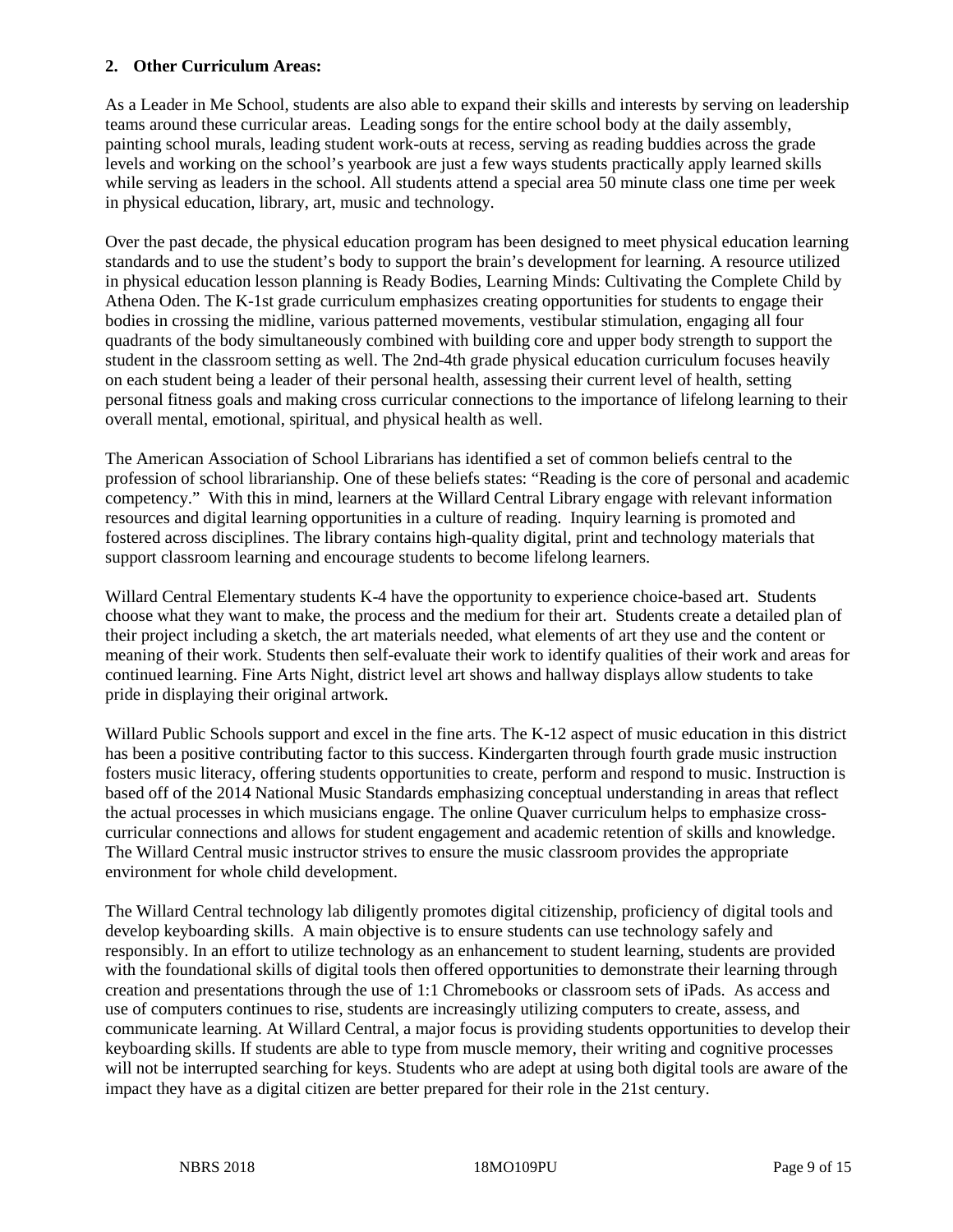#### **3. Instructional Methods, Interventions, and Assessments:**

Willard Central is a community of professional learners who seek daily to meet the individual learning needs of our students. The use of our collaborative planning process and fidelity to instruction allows for reflective conversations that center around instruction and student learning needs. Weekly, teachers dedicate time to collaborative planning to identify instructional practices and strategies to best meet their students' and curricular needs. Teachers also dedicate time to collectively review student data and receive professional support to target learning needs. These efforts are supported by the building's instructional coach and may evolve into coaching cycles to assist teachers and teams in refining and expanding their practices.

Our district has adopted a standards-based grading philosophy to report student learning, measured by demonstrating proficiency to the standard. After receiving training at the Marzano Center, the district is currently in the process of identifying priority standards and creating proficiency scales to identify where students are in the progression of learning. This intentional focus allows teachers to target the learning needs of students for proficiency while offering opportunities to extend learning for students who have already mastered the standard.

District developed benchmark assessments and the Developmental Reading Assessment have been used to identify and track areas to support student learning. Recently, the Willard School District has implemented the Northwest Evaluation Association (NWEA) online assessment platform to identify student learning needs and areas for curricular improvement.

At Willard Central, we believe in meeting the students where they are and moving them towards success. Teachers and staff help differentiate instruction to meet the leveled needs of all learners. This is done through a variety of practices including the workshop model for reading, writing and math instruction. By working with students and providing instructional support in a whole group, small group and individual settings, teachers are best able to meet the needs of our students and to help them set goals for continued growth and success.

Willard Central students participate in the goal setting process at the building, grade, and individual levels. Through our Wildly Important Goals (WIGs), students set academic and personal goals and determine the lead measures they will use to help achieve those goals. Through regular check-ins with accountability partners, students track their progress toward their goals. Individual, class, grade level, and school wide scoreboards track progress towards these goals, encouraging students to endeavor for individual learning as well as group success.

Student led IEP meetings empower students to identify and target the areas of learning that will support their learning needs. Including the student on the team gives ownership to assist in planning academic progress. This process also allows the student control on how well they are able to achieve the outcomes and the ability to track their own progress. Furthermore, this allows a voice in the process to know what goals students need to accomplish to be successful. This has greatly influenced student ownership of their learning in both the special services classroom and the regular classroom setting.

Willard Central continuously evaluates student performance to help provide resources for students achieving above or below grade level expectations. All second grade students are initially screened during the beginning of the year using the Naglieri Nonverbal Achievement Test (NNAT-3) to help identify students who may benefit from gifted services. In addition, students at subsequent grade levels may also be identified by classroom teachers and parents to take the NNAT-3 to see if further evaluation for our gifted program may be needed.

Students who may not be meeting grade level expectations may also be referred to our school's Student Intervention Team (SIT). This interdisciplinary team meets weekly to discuss student performance and progress. Together, the team collaborates with the classroom teacher and parents to generate effective tiered interventions to help each individual child become more successful in the classroom. Interventions may involve a variety of services in our building including Reading Recovery, Take Flight Dyslexia Therapy,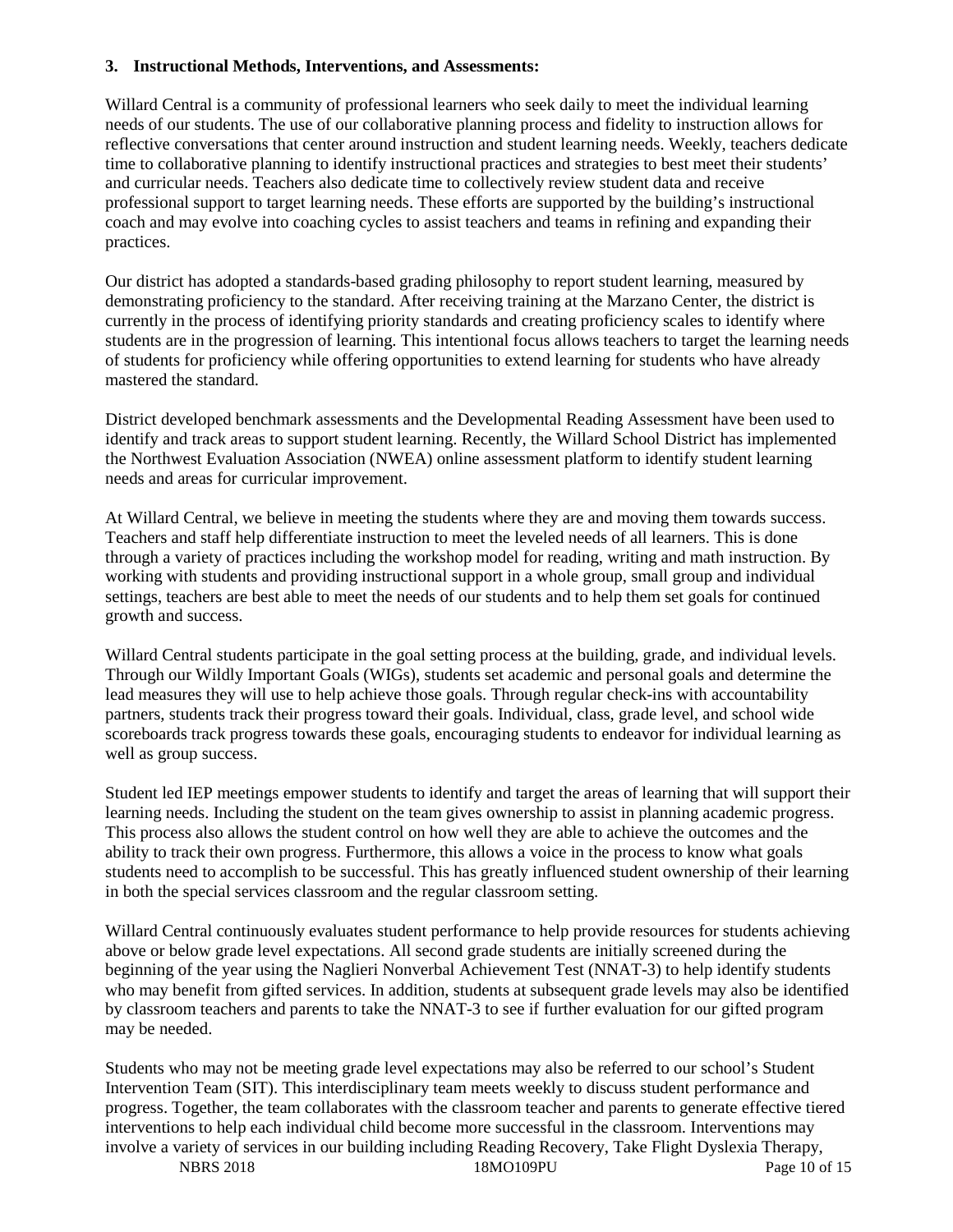Title I Reading Services, English Language Learners services, counseling services as well as occupational, physical and speech/language therapies. Additionally, students can also be referred for intensive, short-term interventions through our Basic Academic Success for Everyone (B.A.S.E) program to target specific academic needs. Regular follow-up meetings are scheduled to monitor progress through the analysis of data collected to determine the effectiveness of the interventions and next steps for support.

Through the use of instructional best practices, Willard Central uses data to continuously monitor student achievement. As students become more involved in their own learning and the goal setting process, students will sustain ownership of their learning now and into the future.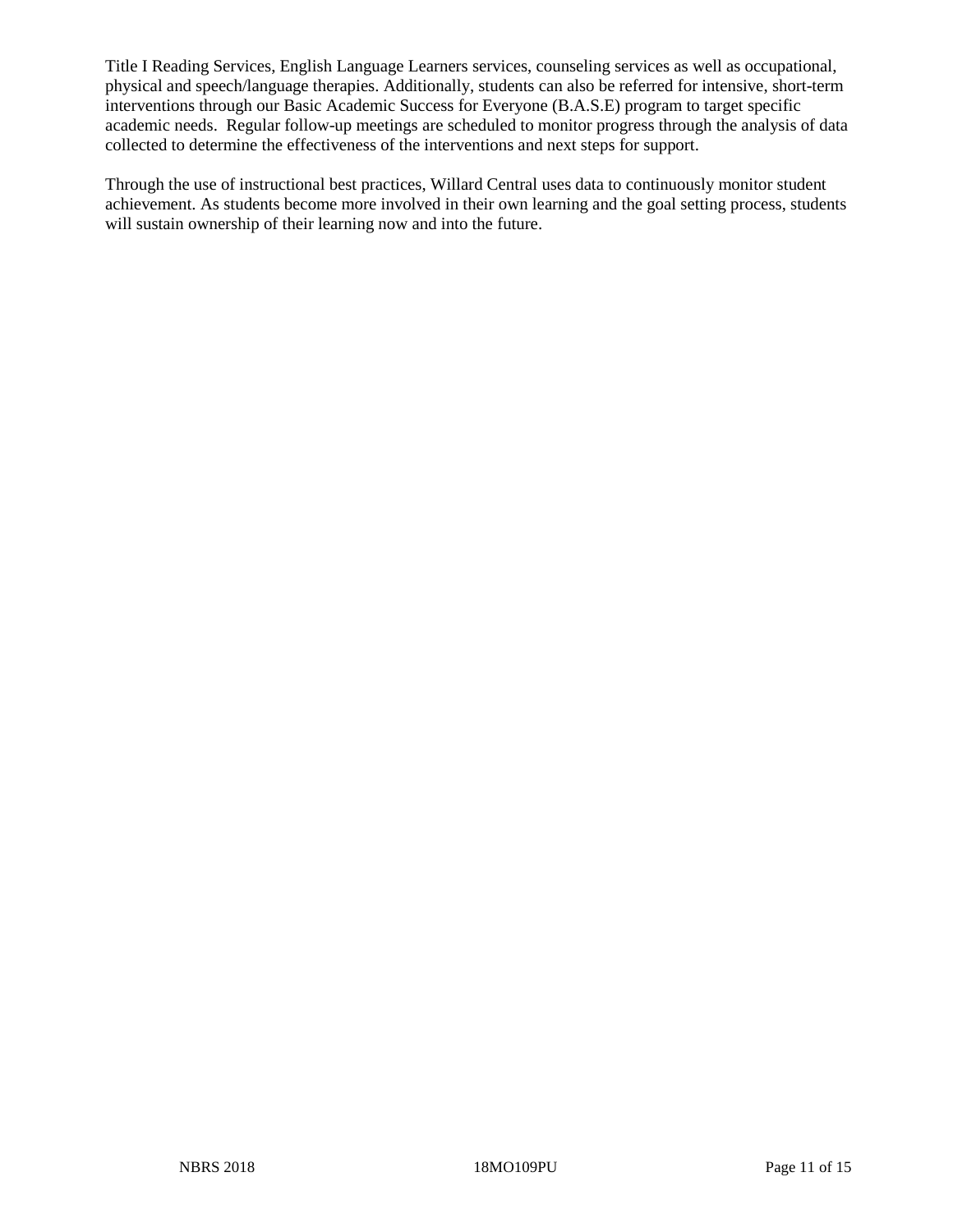# **1. School Climate/Culture:**

Each day, the students, staff and families of Willard Central join together to celebrate and honor each other's accomplishments at Community Time. This daily ritual together as a school family is a tradition that has lasted nearly 14 years. We gather together in the gym where students share our school mission statement and school song. Student leaders welcome and celebrate student birthdays, classroom recognitions and share the announcements for the day. Teachers and guests then have time to recognize and cheer for specific student celebrations. Through this time together, students, staff and families build memories around collective experiences ranging from turning the principal into a hot fudge sundae to discussions around our school book club, to special presentations by guests, and to student-led service projects for our school or community. Most exciting of all is that this powerful time together as a school family is led by student leaders and takes place before the tardy bell even rings.

As students leave the gym each morning from Community Time, they are reminded and encouraged that they are leaders in our school. As a Leader in Me School, students pass by pictures of themselves with friends, teachers and family modeling the 7 Habits of Highly Effective People displayed on the wall. Students also pass a mural of all of the leaders from our school and the student leadership teams they serve on. Reading, math and attendance "Wildly Important Goals" are displayed for all to see how our classrooms, grade levels, and entire school family is working towards these collective commitments. After students are welcomed into their classrooms by their morning greeter, students are reminded of their individual instructional and personal goals as they check in with their teacher and accountability partners in their student leadership notebooks. From learning to tie their shoes to learning their times tables, students set, track, and celebrate their goals. Students at Willard Central know being a leader is a choice and have the opportunity to lead themselves and others well each day.

Just like students, staff members are empowered to share in the leadership of the school. Through facilitating student leadership teams, leading staff action teams, and collaborative planning practices, each member of the school community has the opportunity to invest and serve in the school in a way that connects to their calling and passion. These efforts ensure a community of professional learners collectively committed to supporting and challenging all learners, not just the students within their own classrooms. This collective commitment of shared leadership cultivates a positive school climate and culture of success.

## **2. Engaging Families and Community:**

Parent partnerships and community collaboration have been pivotal in promoting student achievement. Our school's open door policy encourages parents to connect and invest in students' education. From providing learning extension activities in science, fluency support in reading, facilitating a reader's theater, or participating in our all-school family book club, parents are a welcomed part of the learning process.

As patrons enter Central, progress towards learning is visible for all to see. This transparency of student learning fosters a collective responsibility towards student achievement. Through student leadership notebooks and our online reporting platform, parents are aware of their child's learning goals. Through student-led parent/teacher conferences, students model their learning for parents at content area stations. This practice promotes student ownership of their learning and collaboration between parents and teachers for each child's academic achievement. Additionally, some students have even started facilitating their IEP meetings.

As a Leader in Me School, students, staff and community members are leaders responsible for supporting the success of our school and each other. All students apply and interview for classroom and schoolwide roles. Schoolwide leadership roles are often based on student and staff interest and have developed opportunities for unique parent and community partnerships. Our student Grounds and Landscaping Crew have cultivated relationships with master gardeners and local greenhouses to beautify our school campus. The student Entrepreneurial Team has partnered with the middle school vocational technology classes to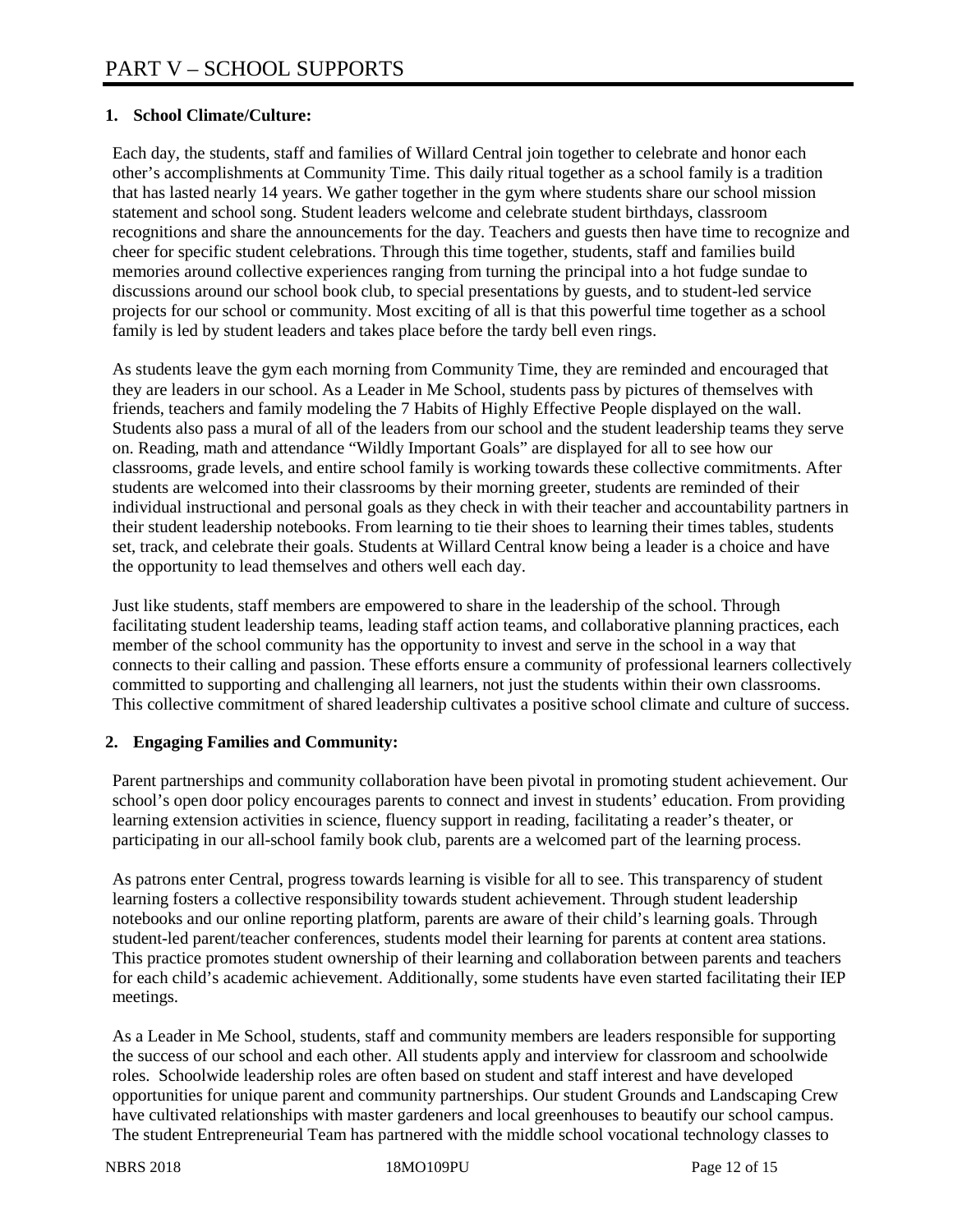design and build a store for school fundraising. Student Speaker Leaders have worked with nationally ranked speech and debate students from the high school to refine their message and mechanics to lead assemblies. These are just a few examples of community partnerships through our leadership initiative.

Additionally, we have strategically partnered with parents to create all-school service projects and leadership events to connect the community to our school's mission. Monthly PTO meetings target student leadership principles. In-depth parent training opportunities and book studies to connect student learning on the 7 Habits and student goal setting to home are also provided. From hosting parent discussion panels to participating in district strategic planning committees, the collaboration between our school and parents has provided a voice for parents to advocate for student learning opportunities at Central to expand across the district and to other schools. This movement has even expanded into training for our local chamber of commerce and discussions for community strategic planning development.

## **3. Professional Development:**

Teachers at Willard Central Elementary are always researching best practices in education to provide high quality instruction for students and to refine their craft. With an internal drive to learn, professional development is a fundamental part of the culture. To support teacher learning efforts, the district has designated early release time each Monday afternoon. This collective time allows for district instructional coaches to plan quality professional development topics focused on targeted needs, curriculum refinement and implementation of new practices. This approach allows for program fidelity and consistency across the district.

The Professional Development Committee at Willard Central Elementary evaluates teacher and student learning needs to identify a professional development focus. Having a collective schoolwide focus streamlines efforts towards a common goal based on our school's Building Improvement Plan. Most recently, efforts and resources have been primarily focused on our three year implementation of the Leader in Me process. Funds are also designated for grade level professional development days with the building's instructional coach based on grade level needs. These grade level days focus on a variety of topics including math training for a new resource implementation, Math Talks, Jan Richardson guided reading lessons, support for implementation of three-dimensional learning with the new Missouri science standards and standards-based grading practices. Through this process, teachers are able to maximize resources while acquiring current, research-based professional development in a small setting. Furthermore, this structure allows for targeted support by the instructional coach familiar with teacher needs. In addition to these resources, a three year rotation has been established for special area and special education teachers to attend professional development opportunities outside of the district to support student achievement in their particular field of instruction.

Individual coaching cycles with the instructional coach are provided for new teachers and teachers new to the district as embedded support as well as for veteran teachers to grow in and refine their practice. During these cycles, the coach meets with the teacher to identify a goal, provides learning opportunities, observes and gives feedback in the identified area. This support allows teachers to develop and refine teaching practices to strengthen instruction and student learning.

This systematic approach to professional development ensures consistency in instructional practices across Willard Central while ensuring fidelity to instructional resources and curricular goals. These intentional efforts have supported student and teacher success.

#### **4. School Leadership:**

Willard Central Elementary has a shared leadership model. There are ten leaders that serve on the school's Lighthouse Team. These members include five classroom teachers, a paraprofessional, the school counselor, the physical education teacher, the principal and the PTO president. This team serves as the school's clearinghouse for information and decision making. Each member of the Lighthouse Team also facilitates a staff action team. These action teams fall into three categories: Leadership, Academics and Culture. Staff members and parents serve on these action teams based on strengths and passions. A first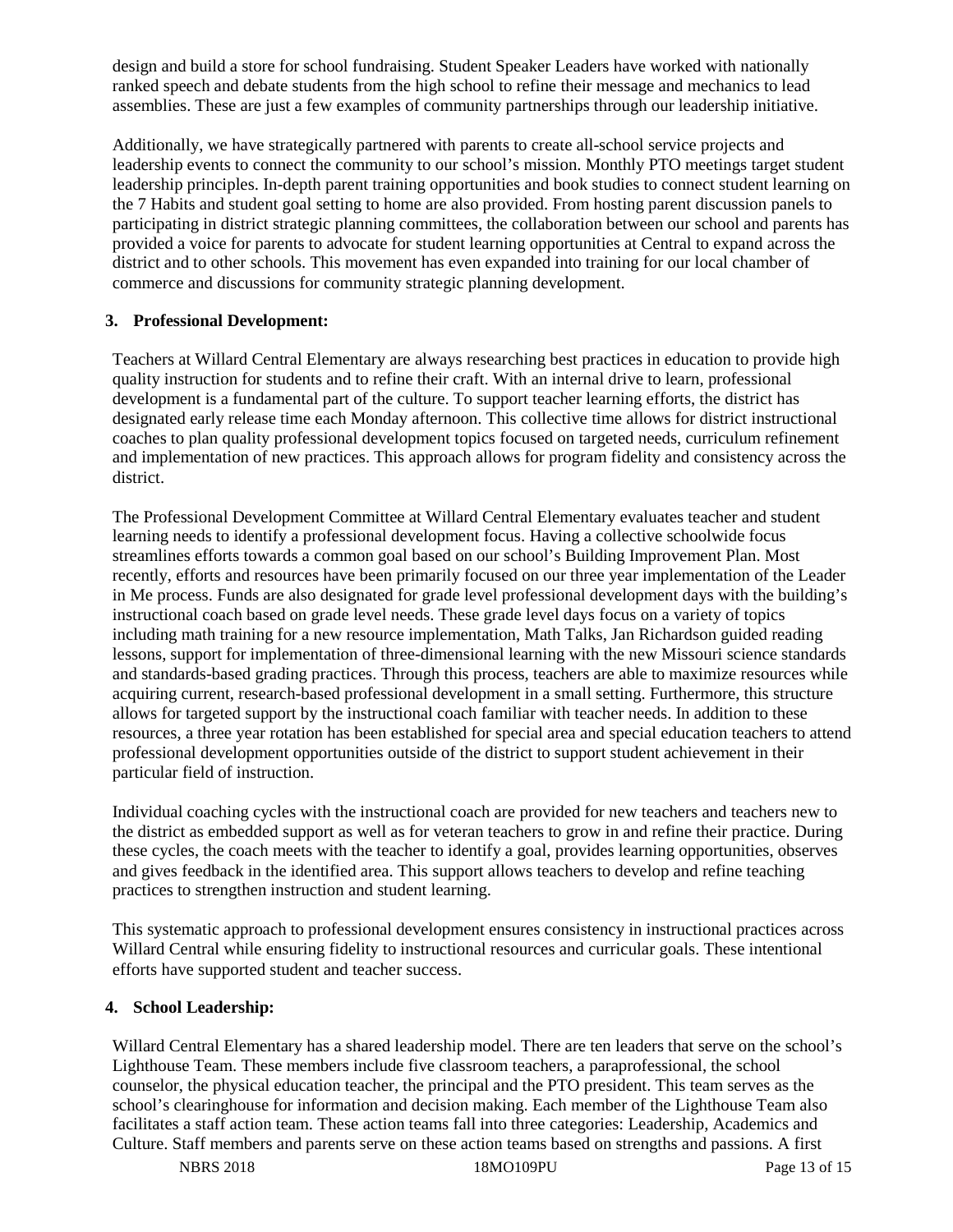grade teacher serves as the Lighthouse Team Facilitator. The physical education teacher is a past facilitator and current district trainer for the Leader in Me process.

All school activities and initiatives are funneled through the action team process, and action teams are empowered to make decisions in implementing responsibilities under their care. Collaboratively, each team makes a plan for their designated responsibilities. This plan is shared with the Lighthouse Team to identify any areas for consideration; then the team is empowered to carry out their plan. An example of this would be our All-School Family Book Club. The action team purchased copies of a book for the entire school body to read together. They planned activities to engage reading and conversations throughout the book club and then developed a Family Reading Night plan to celebrate the book together as a school family. Their plans were then reviewed by the Lighthouse Team and shared with the staff to enlist support for the events of the evening. The team also partnered with the Parent and Community Action Team who hosted a chili dinner to provide food for the families in attendance. This model is repeated through the domains of Leadership, Academics and Culture for academic goal setting, instructional strategy support, staff social activities, professional learning, school assemblies and student leadership activities.

This process is also mirrored in our Student Lighthouse Team. All students participate in leadership roles and teams across the building. The Student Lighthouse Team approves funding requests for these teams while casting the vision for student leadership to our school and district. Students and their teams are empowered to develop ideas and plans to share through these student and staff avenues to impact change within the school.

Bumps in the road have occurred in the implementation of this shared leadership model, but the refinement of this process ensures a collaborative community of professional leaders and learners committed to our students and school success. While this model is bearing fruit within the school, district and state directives are part of the educational process. When these occur, the information is shared through the appropriate Action Teams to support implementation. If the new implementation cannot flow through this process, the shared leadership of the school staff allows for a collective mindset and efficacy to ensure continued success towards the school mission.